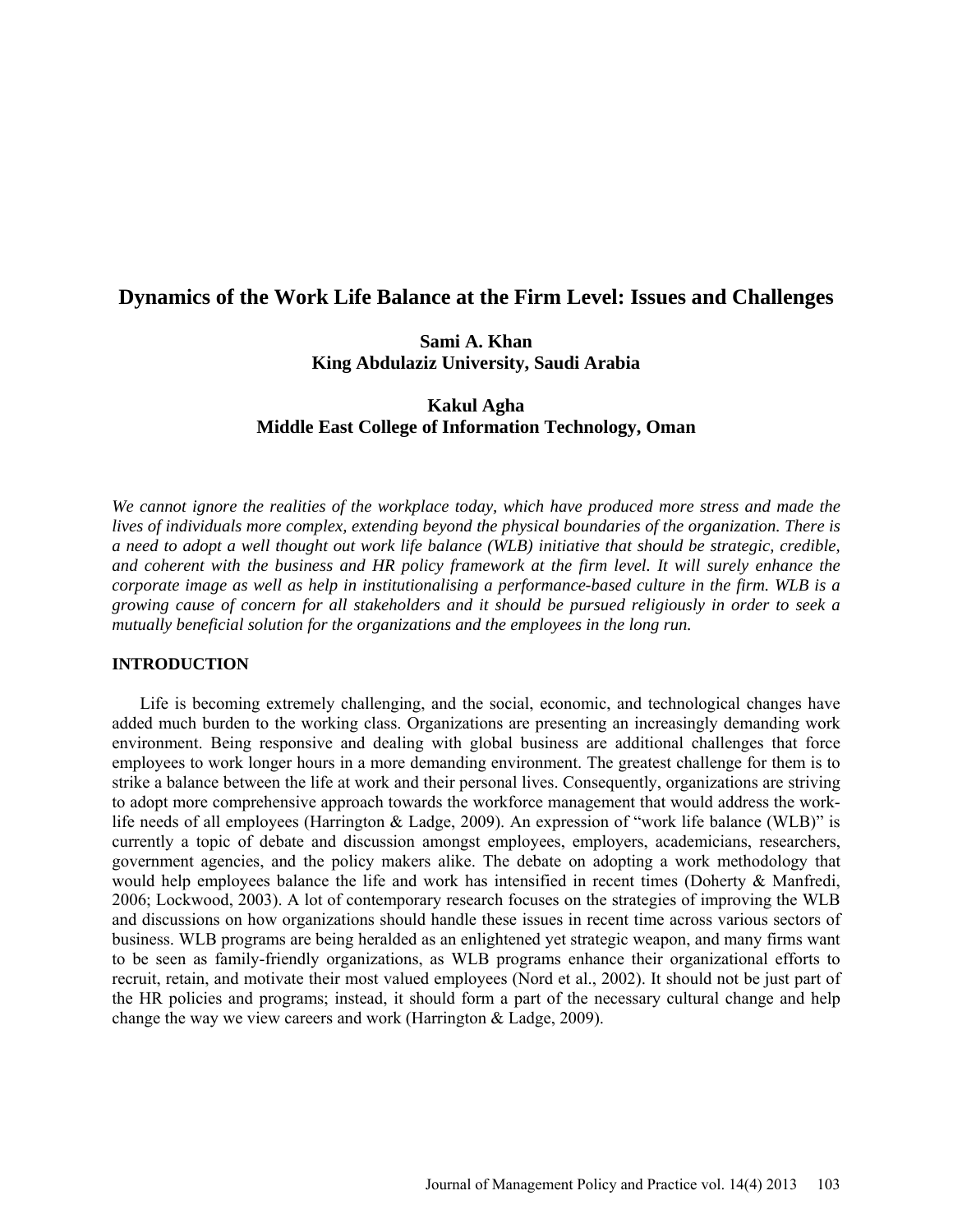## **WORK LIFE BALANCE: ISSUES AND CHALLENGES**

### **HRM and Work Life Balance**

Human resource management (HRM) has become more proactive, strategic, and pervasive process dedicated to the management of people at workplace (Beaumont, 1993; Becker et al., 1997; Khan, 2000, 2007; Mabey & Salaman, 1998; Saini, 2000). Our society has evolved over time and with the emergence of the new knowledge and technology, it has taken a different shape. In modern times, organizations have become part of the larger society. As such, they must be attuned to the demands of the society. Organizations have also shown the capability to adapt to the demands of the emerging technologies by attuning their workforce capabilities to deal with the reality. The approach to managing people has also changed in response to other changes happening in our society and organizations at large. In managing people, the emphasis has changed from compliance to commitment and consequently, the focus on staffing, training, and work organization has undergone a transformation. Many developments are also visible because of the demographic changes at workplace and more women joining the workforce. The longevity of people has also added greater challenges for organizations, which are now able to employ older workers productively. Their training and re-training are also challenging for many organizations.

Other issues, like the rising education levels in the society, higher standards of living, attitudes towards the work, liberalization of the government policies to facilitate globalization, increasing competition, and the emergence of the innovative technology have made organizations vulnerable to the change in workplace. Consequently, the HR function had to integrate with the strategic demands of the organization. Organizations are forced to become more equitable and engage workers productively and satisfactorily. Going beyond childcare and employee assistant programs (EAP), the function of HR is supposed to incorporate a host of work-life programs, which include employee recruitment, total reward program, job design, diversity and inclusion, approaches to career advancement and leadership development, employee relocation and travel policies, leave policies and corporate social responsibility (Harrington & Ladge, 2009). In fact, HR has touched every aspect of a working person's life and forced organization to become more employees friendly and equitable. Malik et al. (2010) argued that WLB enables employees to manage their work and non-work activities better. Based on this background, the role of people management becomes paramount. The function of people management is to deal with these challenges and help organization adopt and pursue a comprehensive WLB policies and programs at the firm level, which can assist in creating and balancing the work and life domains of individuals, fostering growth and equity at workplace. Dealing with work/life issues and the inherent dichotomy goes beyond the workplace life.

### **What is Work Life Balance?**

The editorial of *People Management* (2002) asserts that the WLB issues shall soon be part of the employment debates. The discussion on the WLB is heating up internationally to an extent that the organizations have initiated instituting policy on the balance of work and life. It appears that only two factors, work and life, need to be considered when building policy, with childcare being the focal point. However, is this true? Is this debate restricted to caring about the children and work only? Are the practitioners and academicians really being pragmatic and able to carry out the debate in the best direction? Is this discussion, so myopic as to suggest that a few policy changes will suffice? Alternatively, is this debate merely the tip of an iceberg, ready to unleash a greater societal phenomenon? These questions set out some of the premises to look at the dynamics of the WLB issue in the changing work scenario. Despite its vagueness, it is also true that firms are adopting QWL programs and initiatives to bolster their market image and encourage employee engagement. *Fortune* magazine has been identifying better places to work for, reporting that in 2011, the top five companies in US were SAS, Boston Consulting Groups, Wegmans Food Markets, Google, and NetApp. These companies were providing fat paychecks, sweet perks, fun colleagues, and many more, making them dream workplaces (CNN Money, 2011).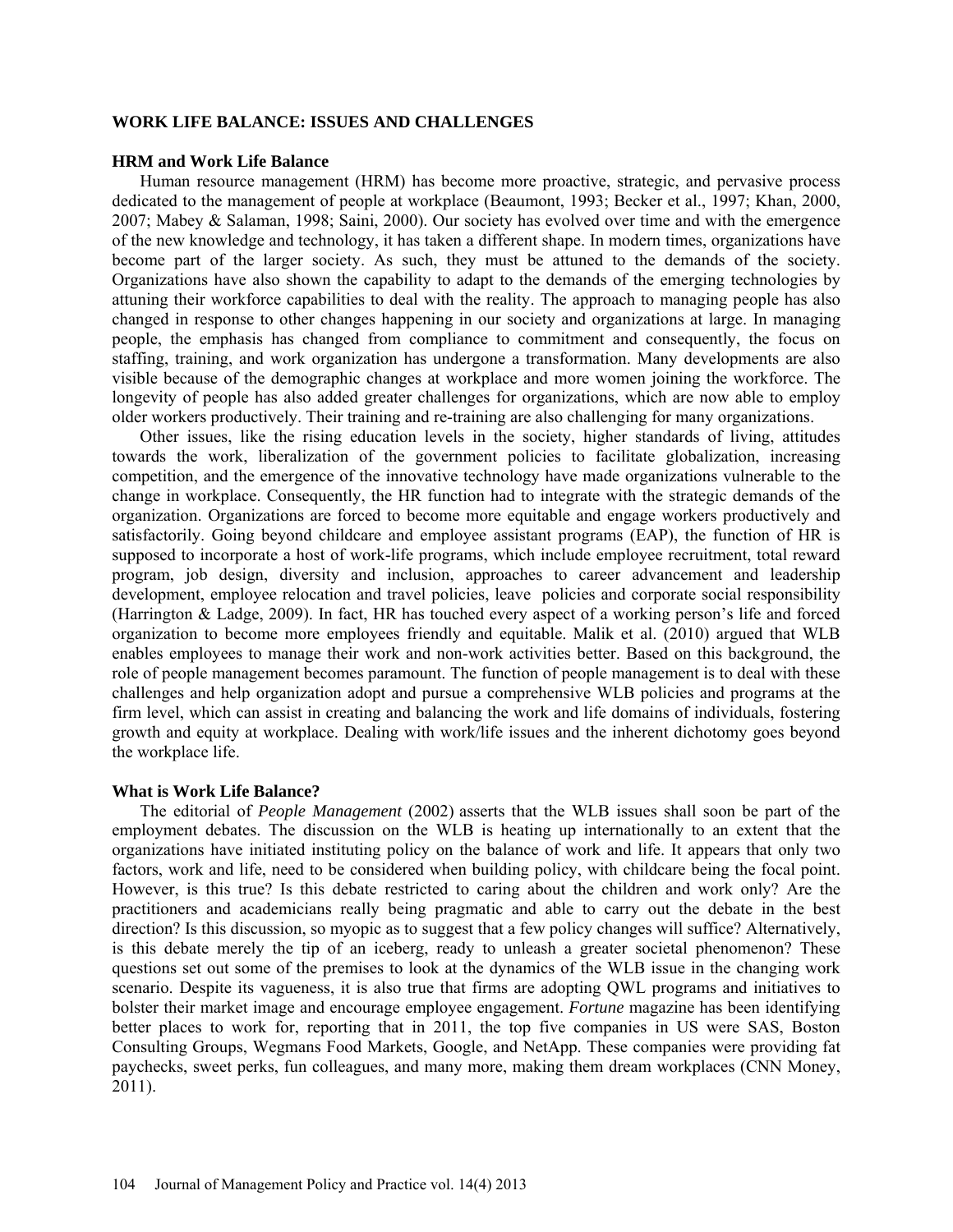The term work-life balance in its present format was first coined in 1986, although work/life programs existed as early as in 1930s (Gambles et al., 2006). Kanter (1977) in his much acclaimed book, *"Work and Family in the United States: A Critical Review and Agenda for Research and Policy,"* argued about the importance of the work and life balance issues in organizations and exhorted the academicians to further probe and research this topic to address the interests of the society at large. WLB debate has been global in nature. Critics disagree with claims that the WLB is a phenomenon observed in the United States only while the other parts of the world have declined to understand and accept this concept fully. In fact, the WLB is a global phenomenon and influences the organizations worldwide. Contemporary research has been carried out in the Europe and UK as well as other countries, which supports its global relevance. Gambles et al. (2006) included seven countries, including UK and USA, in their research on three different generations of women who showed signs of experiencing WLB challenges. The researchers suggested that difficulties men and women experience when combining paid work with other parts of life that can no longer be considered as purely personal, familial, employer-based, or even national issues, these are global in nature and attract global attention. Similarly, Fine-Davis et al. (2004) compiled a comparative data on the policies related to workplaces in France, Italy, Denmark, and Ireland (Fine-Davis et al., 2004). In a recent research conducted by Singh et al. (2012) on Indian Millennial and the meaning of workplace, the WLB was one of the five most important themes of the work attributes besides freedom to take initiative, experiment, and express views; performance-based recognition; equity and fairness; and learning and development among the new generation of the workforce. It is imperative to note that WLB is a global phenomenon experienced by all workers. It crosses the boundaries of age, gender, profession, job-grade, job-hierarchy, and leadership/supervision roles, and the like. In fact, it is another societal phenomenon representing the global workforce and encompassing people of all nations.

### **Work Life Balance and its Constituents**

WLB has been referred to by many names, such as flexible working (Dex  $\&$  Smith, 2002), family friendly policies (Dex, 2003; Roper et al., 2003; Bond et al., 2002, Lockwood, 2003), work-life reconciliation by the European Commission (*see also*, ECPESS, 2009), dependent care and employee assistant program (Harrington & Ladge, 2009), etc., and it seems its nomenclature has been evolving. Some researchers have taken a narrow view whereas others have considered a wider perspective. Work life balance includes flexible working schedules, based on Taylor's view (Taylor, 2005), whereas Latham (2006) covers under its umbrella the paid and unpaid-time off, health and well being, childcare, and even skill development and technology related issues. The initial research on the WLB focussed on building terminology that would explain the meaning of work and family. A host of definitions have provided various meanings of the WLB. Lockwood (2003) presented WLB as the "push and pull between work and family" and a situation of "conflict amongst two". He prescribed that employees are in a state of dilemma to manage the work and home responsibilities. Furthermore, the researcher is of the view that employers have addressed this issue by providing flexibility and autonomy at the workplace and by adopting familyfriendly programs and policies in this regard (Lockwood, 2003).

## **Work Life Balance and Women Employees**

As discussed earlier in this paper, women issues have always played a crucial role in the implementation of the WLB. Women have made significant contribution to WLB but their ratio in workforce has remained low; in addition, their male counterparts still occupy most management positions (Helfat et al., 2006; Powell, 1999). Researchers have concluded that the progression to senior positions is still difficult due to the invisible barrier termed as "glass ceiling" (Powell & Butterfield, 1994). Although several European companies have taken giant leaps to overcome the disasters of "glass ceiling" over the last decade (Staub, 2007), the male-effect of the glass ceiling is still visible in other parts of the world. Owing to the pressure from the public and other related organizations as well as due to the fear of missing the competitive edge that could be possibly gained by having women in the top managerial positions, many organizations have adopted the concept of the WLB. Burke (1994; 1994a) and Cassell (1997) informed that many companies in 1990s had launched the WLB programmes in order to promote the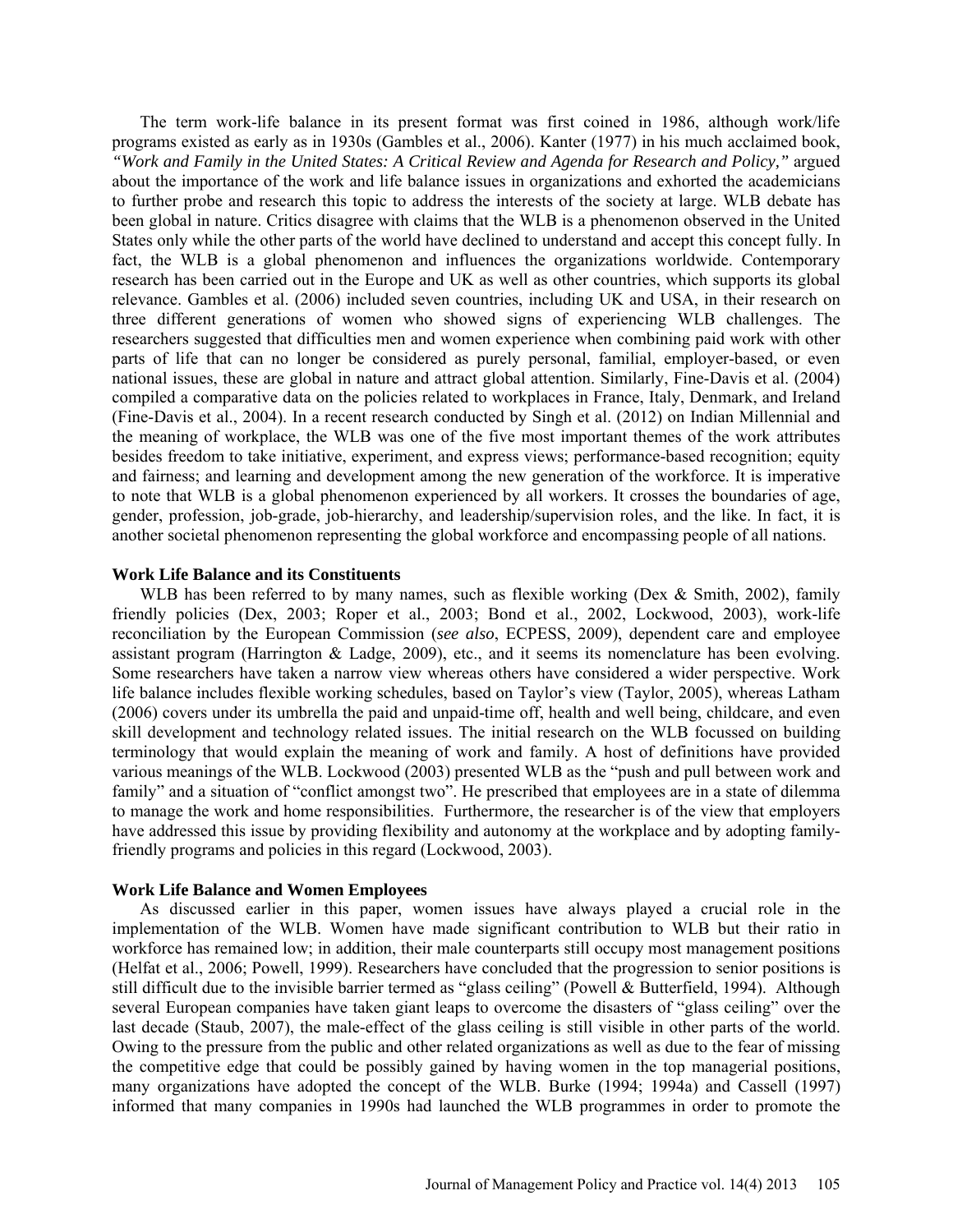career advancement of the female workforce. In fact, these days, a large number of organizations are using the WLB initiatives and programmes to attract, retain, and motivate talent at workplace.

Females are expected to possess nurturing, caring, and listening skills, taking up a mothering role (Maddock & Parkin, 1993). The debate has been heating up, as women are expected to take care of the household chores and children, as well as provide a comfortable and cosy homely environment. However, the males are expected to be independent to bear the lead roles in the family. Hence, a clear demarcation of skill requirements in the society is shown, resulting in a societal phenomenon of male dominated workplaces, with a large population of women not being the bread-winners, but alternatively taking up the household jobs (Cinamon & Rich, 2002; Fredriksen-Goldsen & Schlarlach, 2001). Plantenga and Hansen (1999) found that in European countries, women spend approximately four times as much time as men on tasks related to caring and nurturing. Additionally, Hakim (2003) suggested that some women are interested in retaining their primary responsibility in relation to the household and childcare. This conflict in itself leads to a self-directed debate on the strategies of gender-equity based workforce and varying roles and contribution of the males and the females at the workplace and home.

Williams (2002) described the "unbending" nature of the gender transformed into the family-work system for domesticity. This type of system requires undivided attention for the family responsibilities to develop "ideal type" of workers. This type of an idealised worker generally ends up with marginalisation problem in the market place, unable to commit completely to the workplace or family requirements (Appelbaum et al., 2002). Alternatively, Pleck (1997) argued that the women tend to juggle multiple work and family requirements and demands, even though at times this may intervene and affect their work life, whereas the men deal with the work related issues at the cost of family and personal lives. This implies that the women carry the ability to handle work and life issues in a far more balanced fashion in comparison to the men in the society. Or rather, it would be appropriate to say that most men tend to focus primarily on work and not on the other aspects of life. In this way, the stress related to these nonwork aspects is lower for men compared to women. Moreover, more studies have addressed women issues in relation to the WLB and only few have focused on the men. Does this imply that the men do not need to balance their work and life in the organization? This statement may not successfully stand the test of time, as WLB is a phenomenon not confined to the bounds of gender and hence it is applicable to the working population. Parasuraman and Greenhaus (2002) are of the view that no attempts have been made to understand the work life issues amongst single-earner mothers and fathers, childless employees, blended families, grandparents raising grandchildren and families with shared custody of children. It is important to consider all segments of the society who are part of the workforce in the contemporary time. The rise in the nuclear families and single parents in the society has helped escalate the need for the WLB discussions. The concentration of such families is going to be higher in time to come in modern day organization.

## **WORK LIFE BALANCE: NEED FOR A BROADER FRAMEWORK**

We cannot ignore the realities of the workplace today, which has produced more stress and made the lives of individuals more complex, extending beyond the physical boundaries of the organizations. We are living in a virtual world today, and most organizations are becoming networked, global, and diverse. All these pursuits of organizations are throwing new challenges for its members. It warrants organizations to go beyond the traditional approach of the WLB and adopt a wider perspective. There are many other issues, which have also reinforced the WLB concept to make it more pervasive in that regard. Today, organizations consist of diverse employees belonging to the different age groups, genders, educational qualifications, cultures, nationalities, beliefs, and work experiences. There is a need to adopt WLB initiative, which is all-inclusive in its nature and consider all the stakeholders of the workplace. This kind of approach will be more relevant when addressing the concerns of the employees and employers alike, and it will help organization engage the employees more effectively.

Organizations need to play a positive and constructive role in reinforcing a healthy work climate devoid of role conflict or its lesser effect on their employees. Friedman and Greenhaus (2000) argued that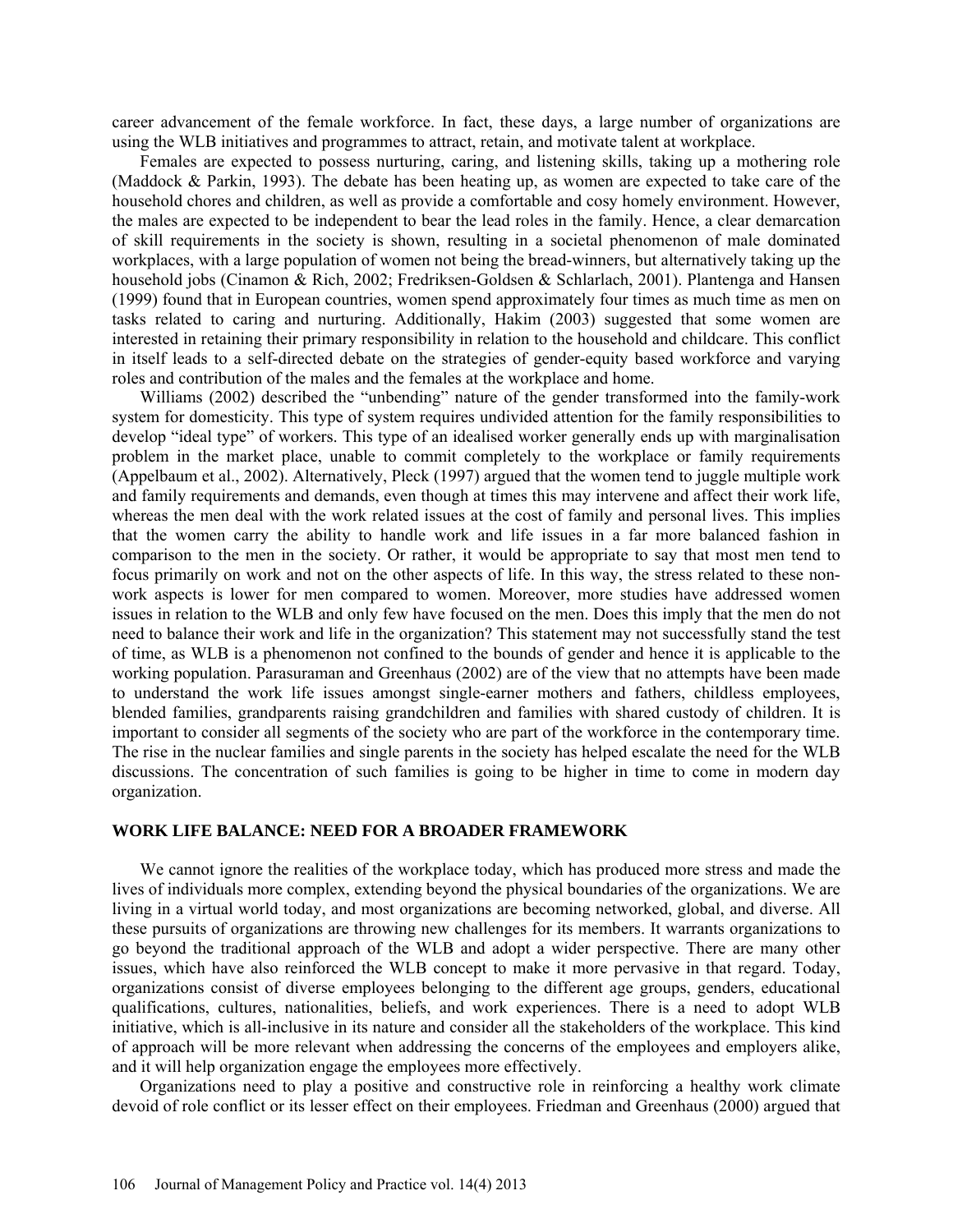the dominant work and life roles for most employed women and men in the contemporary society could either help or hurt each other's role. Thus, there is a strong need for the organizations to provide widespread WLB benefits to all instead of adopting a myopic approach for select segments of the workforce. Many changes have also happened in the perception of work amongst the existing workforce in the recent time. They measure work with the output and tend to depend on the technology. In the last decade, the importance of the family life and beyond-work social support groups has been on a rise. The onset of the internet and communication technologies has also accentuated the demand for the WLB issues. Many diverse skill sets, cultural differences, nationalities, and languages can be seen in a single organization of the cotemporary time. This is primarily due to the globalization and the internationalization of the workforce. It has also added creativity as well as conflict in the organization.

Diversity, as mentioned above, is a well-known management concept being studied and acknowledged as a factor that helps bring about the development of individuals and foster creativity at the workplace. Fineman (1999) found that the new social contract comprises diversity and work/life initiatives as core values in the organization today. This adds another dimension to the discussion on the WLB, implying that the WLB is no longer an individual phenomenon but is applicable to all people within the workforce in the organization. In order to get a win-win situation, a balance of the diverse workforce that promotes employee commitment, improves productivity, and reduces turnover, employee conflicts, and unethical business practices, needs to be sought. Hence, the concept and discussion on the WLB has come as a respite for managing the diversity of the workforce.

Flexibility at the workplace is an important issue when discussing the work life balance. Flexibility at the workplace definitely helps maintain the balance amongst people at the workplace. The Whitehall Study I and II (Council of Civil Services Union, 2004) attempted to investigate the relationship between work, stress, and health. The Whitehall Study II suggested that flexible work hours, better leave arrangements, and reduction in work-related commuting by encouraging work from home could help balance work and personal lives of the employees. This would be a worthwhile investment and have longterm implication for the organizational excellence. Galinsky et al. (2001) opined that the costs of creating WLB is increasing sharply for the employers in terms of providing health care, retention, productivity, safety, recruitment, and personal satisfaction. There is a commitment requirement on the part of the organization, and a long-term strategy needs to be drawn not a piecemeal approach to fully appreciate the efficacy of a WLB initiative.

People are working longer hours to survive the onslaught of globalization and to deal with the demands of the workplace. This trend is pervasive. Many have raised the concern about the working hours (Basso, 2003; Bunting, 2004; Schor, 1991). Schor (1991), in his book *The Overworked American*  presented the state of the problem of the working class in the US, which is highly overworked. Bunting (2004) in his work *Willing Slaves* described the working realities in the UK and presented the view that the work in not just ruling but ruining the lives of the people. In fact, it has been a subject for many protests and campaigns against its evil effect. People are now talking about the quality of life and phrases like, "work less, live better" are doing the round. "Work less, live better" (Fagnani & Letablier, 2004) is the French campaign aimed at reducing the working time in the French organizations. It is widely believed that the reduction in time spent at the workplace can lead to a better balance in the work and life.

A convenient approach that has been widely practiced in this context is "flexible working arrangements". According to Pollitt (2003), the UK Building Society Nationwide and its employees recorded substantial benefits by using the concepts like job flexibility and the WLB initiatives. The company offers part time work, flexible hours, work from home policy, compressed workweek, job sharing, annualised hours, term time, and shift work. Employees can further buy one to five days of additional holidays. Leave policies have been framed to enable the employees to take time off for handling their personal responsibilities and other interests beyond work. Various policies related to the flexible working arrangements have been adopted and altered to suit the expectations of the employees. Home working policy also enables the employees to feel comfortable about the completion of work. Overall, a positive satisfaction was found amongst workers. Pollitt in his study found that over the past three years, statistical figures show that a substantial percentage of the employees have returned after the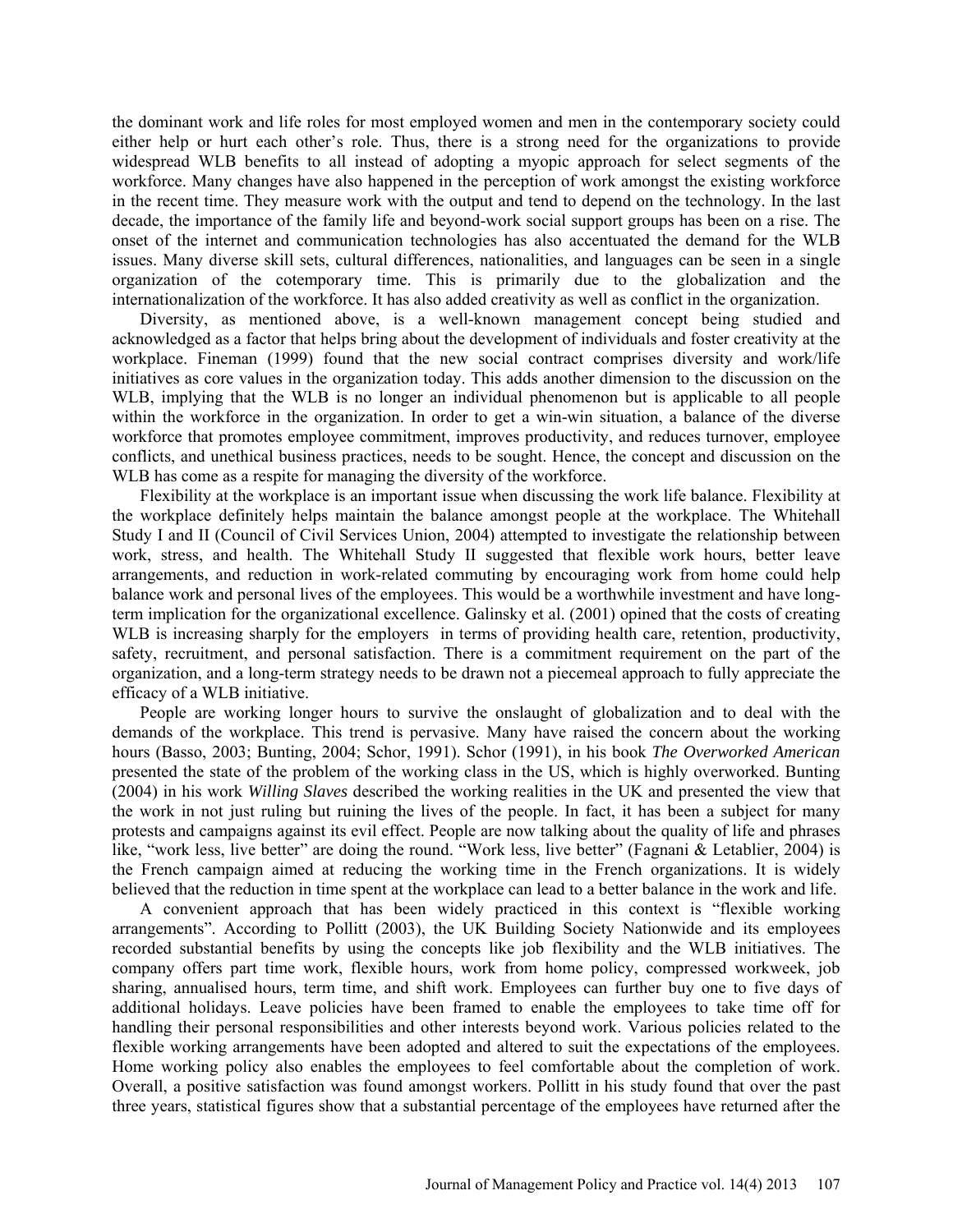maternity leave, approximately 93%. The turnover rate has gone down from 17% to 9.7%. The investigator also noted a 50% rise in the number of female part-time workers, 150% rise in home workers, 150% rise in term-time workers, and 200% rise in female employees working annualised hours (Pollitt, 2003). Thus, this study presents an overwhelming argument for adopting a flexible working arrangement in the organization today. Telecommuting is proving to be a successful tool to manage the work and life balance amongst the employees in this context, and many organizations are using the technology to enable to complete the work related tasks.

In another study conducted at Hertfordshire County Council, it was found that the employers have embedded the WLB issues in all their activities. Their strategy was based on four strands: LifeWISE, HealthWISE, CareWISE, and Options. LifeWISE centres on promoting the concept of employees having balanced lifestyles by incorporating flexibility at the workplace whereas HealthWISE focuses on helping the employees adopt healthier lifestyles, catering to the fitness and personal well-being. CareWISE looks into aiding the employees to maintain a balance in their parenting, caring, and work commitments whereas the "Options" offers varied choice and flexibility to the employees at the workplace (Ezzedeen  $\&$ Swiercz, 2002). These trends are likely to be repeated in more organizations in time to come. Providing WLB at the workplace is also associated with the image branding in the organization. One survey conducted by a recruitment website for the UK Department of Trade and Industry found that the prospective employees prefer flexible working hours to a better cash, company car, or gymnasium facilities (Career Development International, 2003).

Going beyond the WLB concept, Ezzedeen and Swiercz (2002) coined an innovative term, CIW– Cognitive Intrusion of Work. They argued that the modern work has become knowledge based, fluid, and intellectual. It has crossed the workplace boundary and overworked people, as they think about the work most of the time and for many people, the work has become cognitively intrusive. The researchers advocate that "cognitive intrusion of work" (CIW) is a phenomenon that comes from the cognitive approach to the dynamics of work life. Overworked people think about their work and uncompleted tasks, which intrudes on the non-work timings and non-work settings. They argue that the WLB has a positive association with work-to-life conflict, work centrality, and burnout (Ezzedeen & Swiercz, 2002). In fact, the WLB has emerged as a movement (Harrington & Ladge, 2009). Thus, it is now seen as important to establish the work-life culture in organizations, which goes much beyond the typical WLB programs. Harrington and Ladge (2009) presented seven perspectives, which need to be addressed for institutionalising the work life culture in the organization. These are diversity and inclusion, health and wellness, talent management, employee relations, corporate citizenship, total reward, and cultural change. Thus, it is challenging for firms to benchmark and customize their WLB initiatives and efforts to get the better return on the investment in this regard.

#### **DEVELOPING A WORK LIFE BALANCE AT THE FIRM LEVEL**

Today, it is necessary for organization to adopt a comprehensive WLB program. If it is designed and adopted as part of the larger business strategy, it will add more value to the firm's competitiveness. In the past, firms have engaged in many discussions and initiatives to relate the quality of work life to the productivity. WLB must be pursued as a strategy to increase the productivity and the competitiveness of the firm. Providing WLB initiatives in an organized and strategic way can engage employees at a higher level and lead to the benefits, which cannot be achieved with the supervisory gimmicks and quick fixes. Organizations that want to use the WLB initiatives must attune their management philosophy and culture to attain their goals. The participation and involvement of all stakeholders is the key and there must be a consensus on the core issues needed to be addressed. Adopting a well thought out strategic WLB initiative at firm level needs a supportive ambience involving all stakeholders (Burstein, 1987; Hall, 1989; Harrington & Ladge, 2009; Nord et al., 2002). Taking a cue from the Burstein's (1987) work, a framework is being suggested for pursuing the WLB goals in tandem with the larger interest of the firm, which can serve as a blue print for adopting and pursuing a comprehensive WLB strategy integrated with the organizational goals and objectives of the firm. It can be summarised as follows: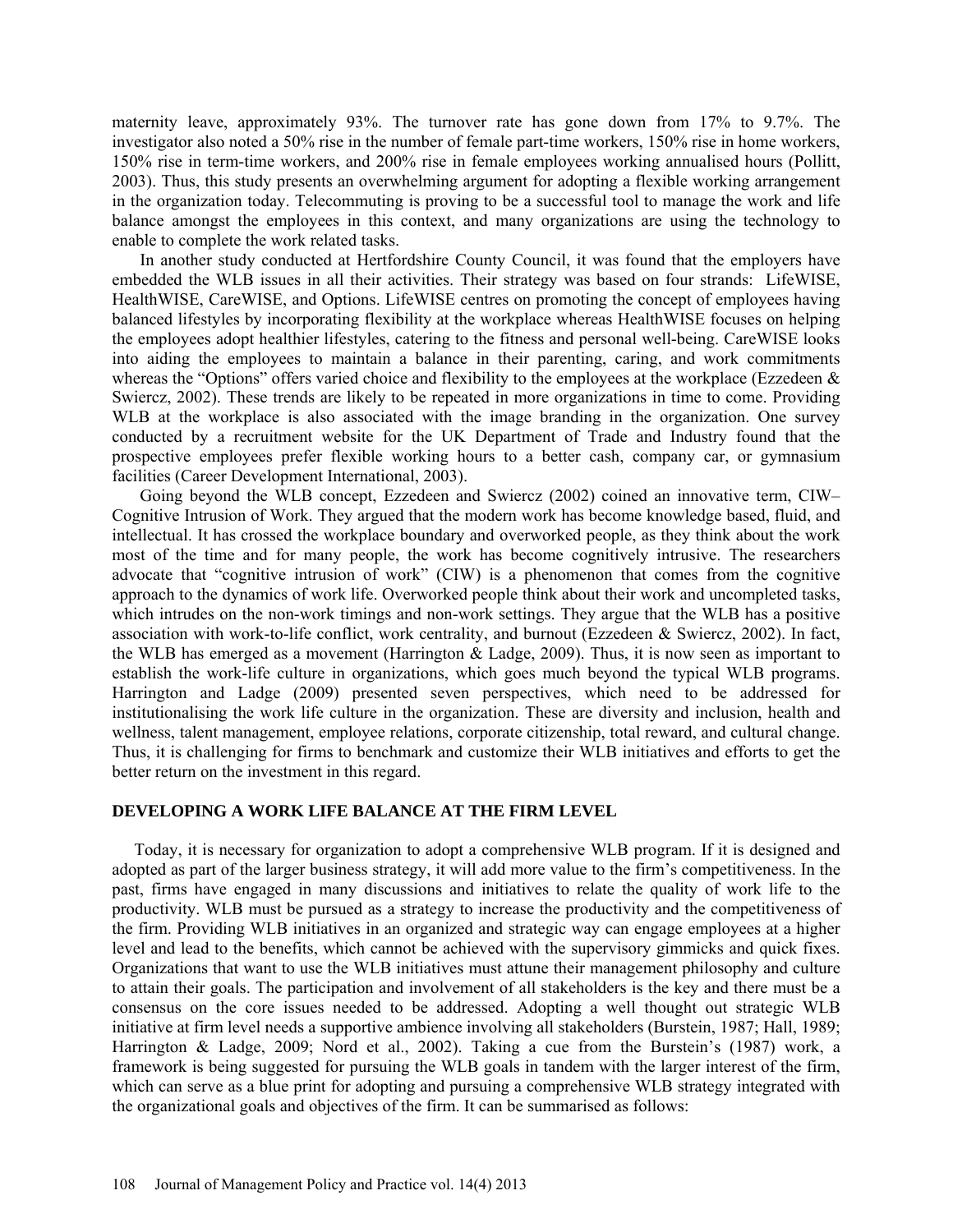- To develop a comprehensive WLB framework, it is mandatory to involve all stakeholders and integrate the WLB initiatives across the organization. It must form an essential part of the HR strategy being pursued in the organization. It can be linked with the employer branding and the recruitment and retaining strategy of the firm.
- It is essential to adopt the WLB initiatives, keeping in mind the organization culture and values of the organization so that it can fit the norms and practices of the organization. The change process must be smooth, consistent, and non-threatening.
- CEO and the top managers have to play important role in establishing the sense of seriousness and urgency for the WLB program. Involvement of line managers is the key and it is important to establish their acceptance and readiness.
- Organization must employ broad-based inclusion mechanisms to develop the efficacy of the WLB program. It is also important to allow some time so that the incongruent elements of the managerial culture can reach a state of readiness.
- It is mandatory to devise the responsibility mechanism for all stakeholders and develop a coordination mechanism to give the WLB program a forceful direction in the firm's strategic path.
- HR has to play a catalyst role as the elements of the WLB program are introduced.
- Communication is the key to engaging people effectively. It is highly recommended to publicize the progress and efforts of the WLB. It is also necessary to provide information and resources to create ownership for the success of the WLB among the employees.
- It is necessary to develop metrics and the firm must design a system for reviewing, evaluating, and updating its WLB initiative.
- The last and most important aspect of adopting a WLB program is to institutionalize the efforts and create an environment conducive to the WLB initiative. It is also recommended to revise the HR policies to facilitate the right reinforcement to achieve the WLB goals.

In recent time, CEOs and managers across the sectors and continents are of the view that the companies offering better WLB add value to the company. Most of the organizations are striving hard to attract and retain good employees and improve their image as a better employer. Bruce Chizen, ex CEO of Adobe Systems opined in one of his interviews that it is prestigious for the company to be named in the "Fortune's list of 100 Best companies to work for in America." Most of the CEOs are very proud, delighted, and pleased to be recognized in that category (Ballou & Godwin, 2007). They look at this investment as a wise investment, which is long term and adds value to their business strategies. Evidences suggest that creating a high quality of work life increases an organization's value and the market value associated with the intellectual capital. The perceived attractiveness of the companies to the market and its employees can lead to the higher stock prices, which cannot be achieved through increasing the productivity alone. Increasing the quality of work life increases the quality of investment for its stakeholders (Ballou & Godwin, 2007), which is beyond the limits.

There is no doubt that providing better WLB initiative reinforces the employee involvement and engagement at the workplace. Ballou and Godwin (2007) summed up a long list of common benefits provided by the Fortune's 100 Best Companies to Work For. These are child-care resources and referral, elder-care resource and referral, onsite ATM/Banking facilities, adoption aid, relocation services, assistance with purchasing home, subsidized cafeterias, take-home meals, on-site child care, career counselling, mentoring program, flextime, telecommuting, reduced hours of employment, 100 percent of tuition reimbursement, paid educational sabbaticals, unpaid educational sabbaticals, compressed workweek, job sharing, no-layoff policy, and stock options. The list can be of some help to the beginners; although, it is important to benchmark WLB policy keeping in mind the organizational realities and its environment.

Increasing evidence suggests that companies are attracting new employees by using the WLB as a recruitment strategy. Price Waterhouse-Coopers, USA, Work/Life Balance Inc. Australia, the Department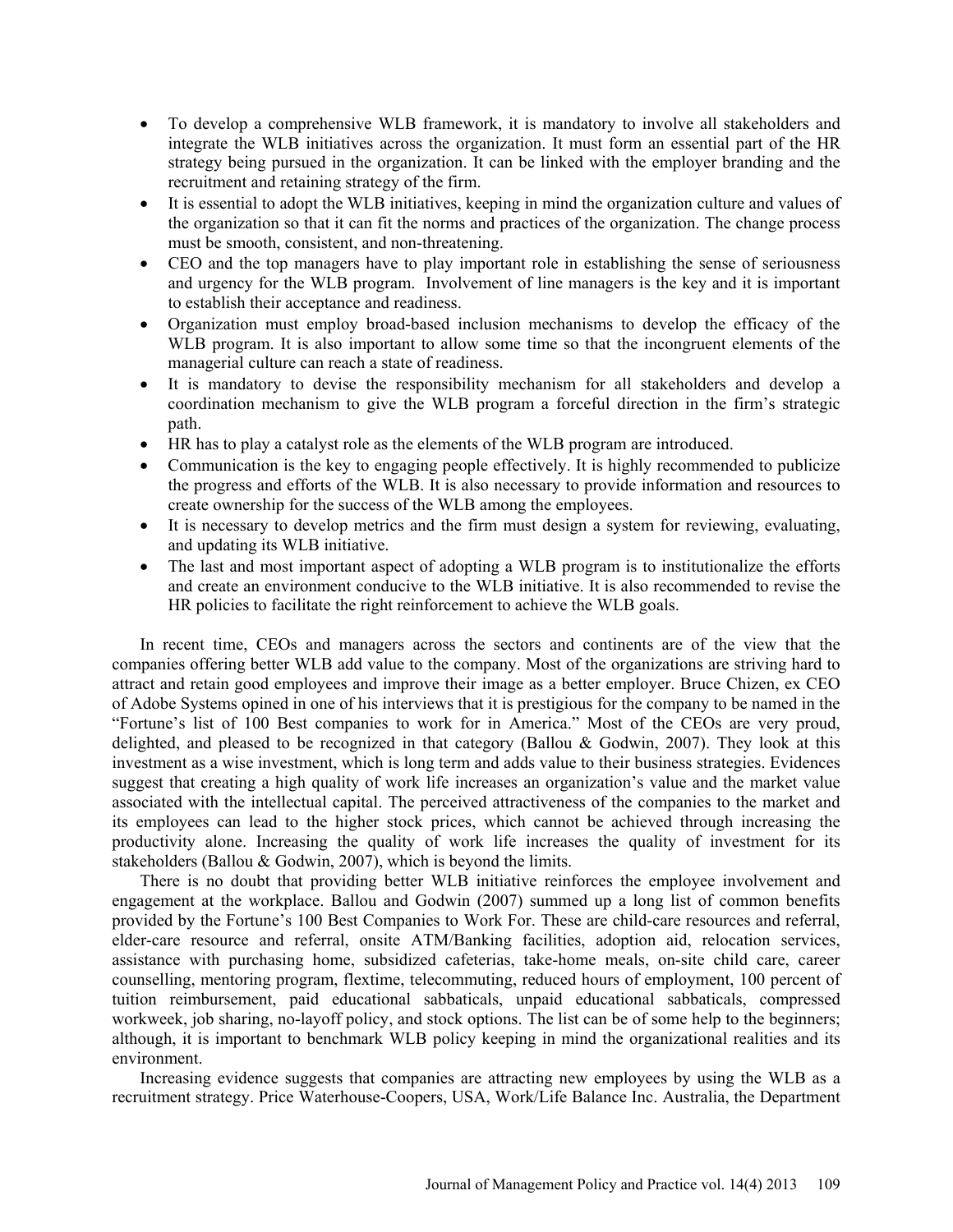of Trade and Industry, Britain, and the Ministry of Social Development, Canada, have investigated the WLB issue for the past decade through many surveys and studies. It has been found that the WLB is a critical business issue for their client companies, and it has resulted in improved recruitment and retention of the employees, higher level of the customer service, improved workforce productivity, increased job satisfaction, and reduced employee absenteeism. Haley et al. (2005) found that the WLB serves as a recruitment strategy and help employees enjoy better working relationships and improved self-esteem and health. Employees find time to focus on what is important to them, and they have greater control over their personal and professional life (Haley et al., 2005). These factors improve employee performance and contribute to the production of better quality products and services in the firm.

It is quite evident that a sound WLB program reinforces a performance based work environment and engages employees at the highest level. As discussed above, it is important to establish a WLB agenda and reform that would be congruent with the interests of all stakeholders. Including them in the discussion adds to the ownership of such initiatives. WLB should not be treated as a fad; instead, it should be pursued as a strategy to build a positive work environment, which leverages the firm's performance and its image as an employer. To attract and retain employees, employer branding is a key issue today, and many companies are using the WLB policies as a recruitment strategy. Johnson & Johnson, SAP, and Whirlpool are some good examples in that regard (Haley et al., 2005). It is not surprising to note that the WLB program helps organization build a performance-oriented culture, but the challenge lies in designing a strategic and integrated WLB framework that would involve line managers and put in place a mechanism to deal with the dynamics of the WLB program. Institutionalising a program goes through many reforms and challenges, and the key managers have to take the responsibility to overcome the conflict to establish the primacy of the WLB initiatives.

### **CONCLUSION**

Work life balance has achieved a central position in the debate concerning the human resource management and the management of people. It is not only the cause of concern for the organizations but for the employees as well. Providing a conducive and positive work environment is one of the challenges that the HR managers face these days. WLB is a growing cause of concern for all stakeholders and there is a need to pursue it more religiously at the firm level in order to seek a mutually beneficial solution for the organizations and the employees in the long run. The shift in the working patterns and changing attitudes of the workforce need an in-depth analysis to generate a thorough understanding of the concept and use of the WLB as a strategy so that does not pass like a fad but remain a constituent of the people management policy framework. Adopting a strategic WLB framework at the firm level, as suggested in this paper, will surely make the initiation of such effort in the right direction.

In today's world, innovative work plans are a necessity. It is true that the organizations are facing the fear of escalating costs related to the recruiting, training, developing, compensating, and retaining a motivated workforce. This is definitely a cause of worry for the employers. Despite that, the importance of the employees' well being in the organization cannot be denied. Organizations are aim to become a model employer by creating a workplace that would meet employees needs. In this kind of the organizational reality, every HR department of small or big firms needs to understand the importance of WLB and initiate a proactive approach towards institutionalizing a WLB program to increase the satisfaction and commitment among their employees. It must include those benefits in its program, which make the organization more attractive and help retain the most talented employees.

A comprehensive approach towards the workforce management and the WLB program that would help build an all inclusive workplace, and develop a high performing work system (HPWS) is required. Policy makers have to think more strategically in order to develop comprehensive, practical, and workable business strategies that favour the employees as well as benefit the organizations. *Ad-hoc* and quick fix solutions may trigger dissent, and backfire. There is a need for a well thought out, strategic, credible, and coherent WLB initiative that would be consistent with the business and HR policy framework adopted at the firm level. It will surely enhance the corporate image as well as help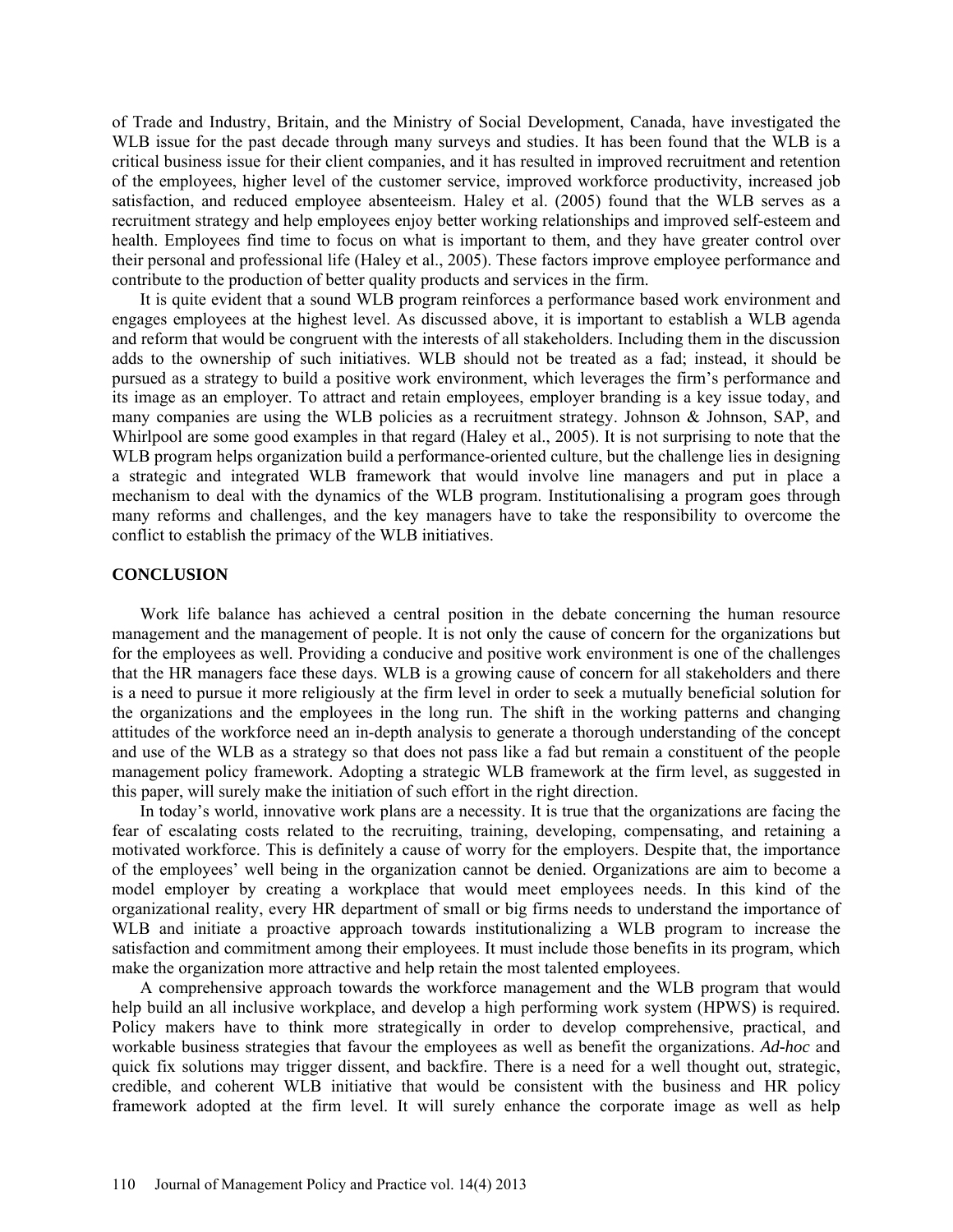institutionalise a performance-based culture in the firm. HR department has to be proactive in determining the efficacy of the WLB initiative by customizing the right fit and balance for their firms, which can attract and retain good employees, a challenge that most companies face these days. The role of CEOs and line managers is crucial for the success of any WLB/HR program. Garnering their support and institutionalising a WLB program at the firm level will surely lead to the positive organizational outcomes.

## **REFERENCES**

Appelbaum, E., Bailey, T., Berg, P. & Kallenberg, A. (2002). Shared Work, Valued Care: New Norms for Organizing Market Work and Unpaid Care Work, available at: [http://epi.3cdn.net/386a83d929667858a1\\_2lm6bnf0c.pdf](http://epi.3cdn.net/386a83d929667858a1_2lm6bnf0c.pdf) (accessed on 5 September 2012).

Ballou, B. & Godwin, N. H. (2007). Quality of "Work Life": Have You Invested in Your Organization's Future? *Strategic Finance*, October: 41-45.

Basso, P. (2003). *Modern Times, Ancient Hours*. London: Verso.

Beaumont, P. B. (1993). *Human Resource Management*. London: Sage.

Becker, B. E., Huselid, M. A., Pickus, P. S. & Spratt, M. F. (1997). HR as a Source of Shareholder Value: Research and Recommendation, *Human Resource Management,* 36(1): 39-47.

Bond, S., Hyman, J., Summer, J. & Wise, S. (2002). *Family-friendly Working: Putting Policy into Practice*. York: Joseph Rowntree Foundation.

Bunting, M. (2004). *Willing Slaves*. London: Harper Collins.

Burke, R. J. (1994). Women on Corporate Boards of Directors: Forces for Change? *Women in Management Review*, 9(1): 27-31.

Burke, R. J. (1994a). Women on Corporate Boards of Directors: Views of Canadian Chief Executive Officers, *Women in Management Review*, 9(5): 3-10.

Burstein, G. (1987). Enhancing the Quality of Work Life, *Business Forum,* Winter: 23-27.

*Career Development International* (2003). More People Want Flexible Hours than Cash, Company Car or Gym, 8 (4).

Cassell, C. (1997). The Business Case for Equal Opportunities: Implications for Females in Management, *Women in Management Review*, 12(1): 11-16.

Cinamon, R. G. & Rich, Y. (2002). Gender Differences in the Importance of Work and Family Roles: Implications for Work-family Conflict, *Sex Roles*, 47(11-12): 531-541.

CNN Money (2011). 100 Best Companies To Work For, available at: <http://money.cnn.com/magazines/fortune/bestcompanies/2011/index.html> (accessed on 11 November 2011).

Council of Civil Service Union/Cabinet Office (2004). *Work, Stress, and Health: the Whitehall II Study.* London: Public and Commercial Services Union.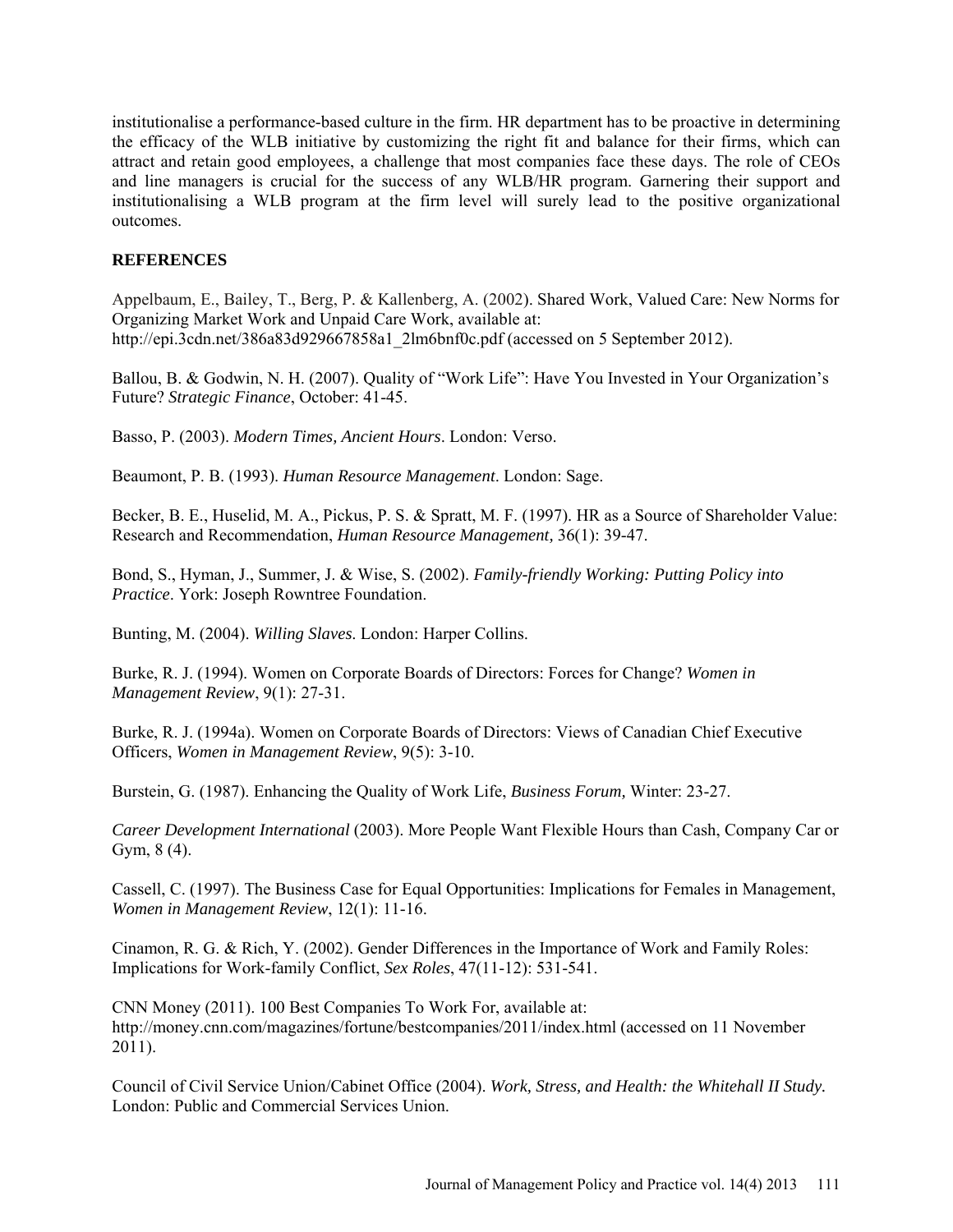Dex, S. (2003). *Families and Work in the 21<sup>st</sup> Century*. York: Joseph Rowntree Foundation.

Dex, S. & Smith, C. (2002). *The Nature and Pattern of Family-friendly Practices in Britain*. Bristol: The Policy Press.

Doherty, L. & Manfredi, S. (2006). Action Research to Develop Work-life Balance in a UK University, *Women in Management Review*, 21(3): 241-259.

European Community Programme for Employment and Social Solidarity-ECPESS (2009). *A Transnational Report: Creating Innovative Working Arrangements through the Support of Public Employment Service for a Better Work Life Reconciliation.* Available at: [http://www.vinnumalastofnun.is/files/TNR%20-20afternoon%2023%20Sept%202009\\_](http://www.vinnumalastofnun.is/files/TNR%20-20afternoon%2023%20Sept%202009_) 679676203.pdf (accessed on 5 September 2012).

Ezzedeen, S. R. & Swiercz, P. M. (2002). Rethinking Work-life Balance: Development and Validation of the Cognitive Intrusion of Work Scale (CIWS) - A Dissertation Research Proposal, *Proceedings of the 2002 Eastern Academy of Management Meeting.*

Fagnani, J. & Letablier, M., (2004). Work and Family Life Balance: The Impact of the 35-Hour Laws in France, *Work, Employment and Society*, 18(3): 551-572.

Fine-Davis, M., Fagnani, J., Giovannini, D., Højgaard, L. & Clarke, H. (2004). *Fathers and Mothers: Dilemmas of the Work-life Balance*. Dordrecht: Kluwer Academic Publishing.

Fineman, M. (1999). Why Diversity Professionals Should Care About Work/Life Balance, *Mosaics,* 5(6): 6-7.

Fredriksen-Goldsen, K. I. & Schlarlach, A. E. (2001). *Families and Work: New Directions in the Twentyfirst Century.* New York, NY: Oxford University Press.

Friedman, S. D. & Greenhaus, J. H. (2000). *Work and Family—Allies or Enemies? What Happens When Business Professionals Confront Life Choices*. New York, NY: Oxford University Press.

Galinsky, E., Kim, S. & Bond, J. (2001). Feeling Overworked: When Work Becomes Too Much, available at:<http://familiesandwork.org/summary/overwork.pdf> (accessed on 5 September 2012).

Gambles, R., Lewis, S. & Rapoport, R. (2006). *The Myth of Work-Life Balance: The Challenge of Our Time for Men, Women and Societies,* Chichester: John Wiley & Sons.

Hakim, C. (2003). *Models of Family in Modern Societies: Ideals and Realities*. Aldershot: Ashgate Press.

Haley, D., Back, D. & Water, K. L. (2005). The Balancing of Work and Life," *IEEE Potentials*, December: 22-26.

Hall, D. T. (1989). Promoting Work/Family Balance: An Organization-Change Approach, Revised version of the paper presented at the Emerging Issues Forum, North Carolina State University, 12 April.

Harrington, B. & Ladge, J. J. (2009). Work-Life Integration: Present Dynamics and Future Directions for Organizations, *Organizational Dynamics*, 38(2): 148-157.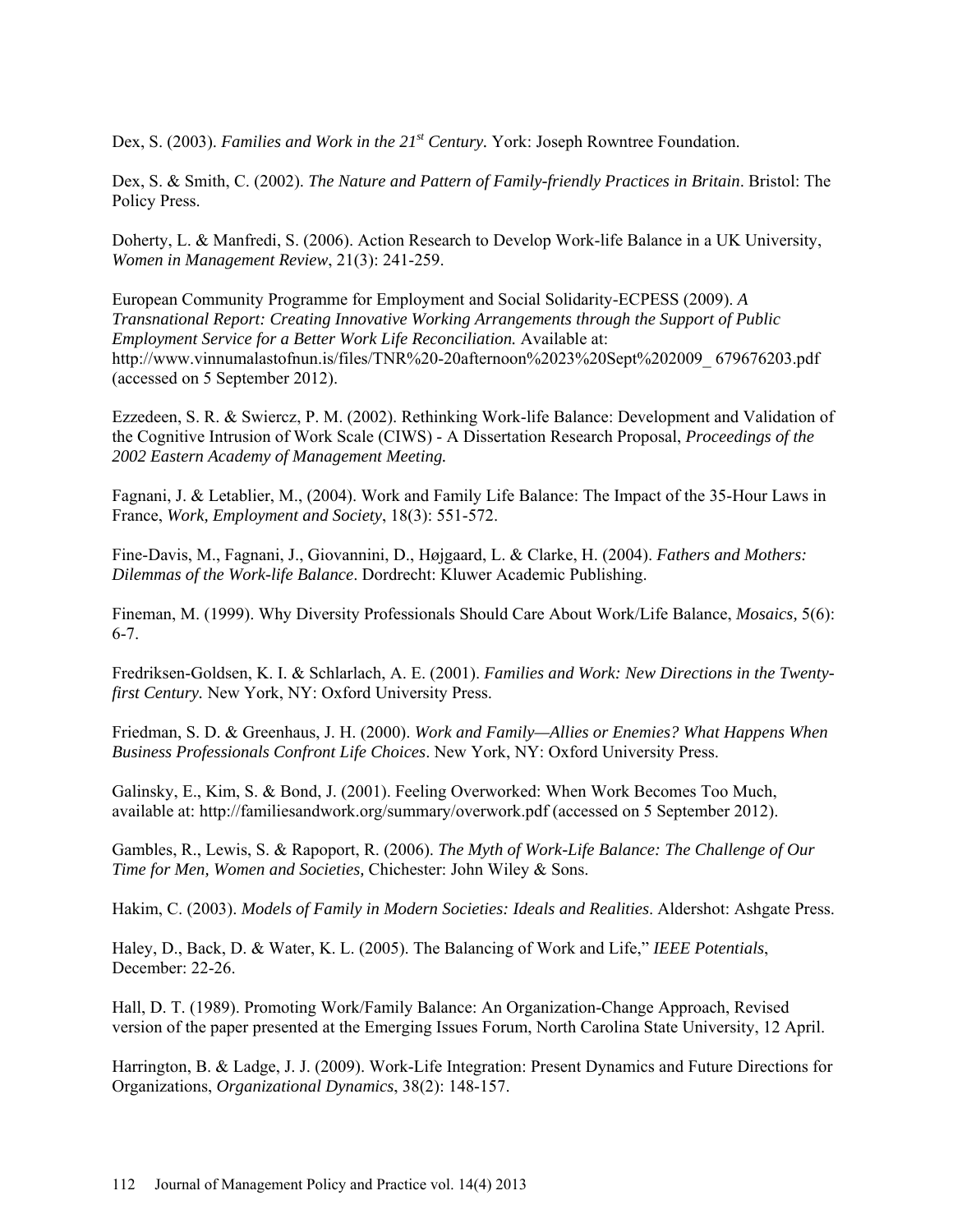Helfat, C.E., Harris, D. & Wolfson, P. J. (2006). The Pipeline to the Top: Women and Men in the Top Executive Ranks of U.S. Corporations, *Academy of Management Perspectives*, 20(4): 42-64.

Income Data Services (2000). Income Data Services: Work-Life Balance, *IDS Studies*: 698.

Kanter, R. M. (1977). *Work and Family in the United States: A Critical Review and Agenda for Research and Policy*. New York: Russell Sage Foundation.

Khan, S. A. (2000). The New Organization and Human Resource Management, in Saini, D. S. & Khan, S. A. (Eds.). *Human Resource Management: Perspectives for the New Era*, New Delhi: Sage Publications.

Khan, S. A. (2007). The Future of HR Function and the Challenges before the HR Managers," *Indian Journal of Industrial Relations,* 42(3): 430-444.

Latham, W. (2006). *Intergenerational Conflict between Physicians: Bridging the Great Divide.* Unpublished manuscript.

Lockwood, N. (2003). *Work/Life Balance: Challenges and Solutions.* Alexandria: Society for Human Resource Management (SHRM).

Mabey, C., & Salaman, G. (1998). *Strategic Human Resource Management: For Change, Development and Performance.* New Delhi: Beacon Books.

Maddock, S. J. & Parkin, D. (1993). Gender Cultures: Women's Choices and Strategies at Work, *Women in Management Review*, 8(2): 3-10.

Malik, F., Linde, M., Rona, B. & Gillian, H. (2010). A Toolkit to Support Human Resource Practice, *Personnel Review,* 39(3): 287-307.

Nord, W. R., Fox, S., Phoenix, A. & Viano, K. (2002). Real-World Reactions to Work-Life Balance Programs: Lessons for Effective Implementation, *Organizational Dynamics*, 30(3): 223-238.

Parasuraman, S. & Greenhaus, J. H. (2002). Toward Reducing Some Critical Gaps in Work-Family Research, *Human Resource Management Review,* 12(3): 299-312.

*People Management* (2002). Editorial, 11 July.

Plantenga, J. & Hansen, J. (1999). Assessing Equal Opportunities in the European Union, *International Labour Review,* 138(4): 351–379.

Pleck, J. H. (1997). The Work Family Role System, *Social Problems,* 24(4): 417-428.

Pollitt, D. (2003). Job Flexibility and Work Life Balance Pay Dividends for Nationwide, *Human Resource Management International Digest,* 11: 8-11.

Powell, G. N. (1999). Reflections on the Glass Ceiling: Recent Trends and Future Prospects, in Powell, G. N. (Ed.). *Handbook of Gender and Work*: 325-345, Thousand Oaks, CA: Sage.

Powell, G. N. & Butterfield, D. A. (1994). Investigating the 'Glass Ceiling' Phenomenon: An Empirical Study of Actual Promotions to Top Management, *Academy of Management Journal*, 37(1): 68-86.